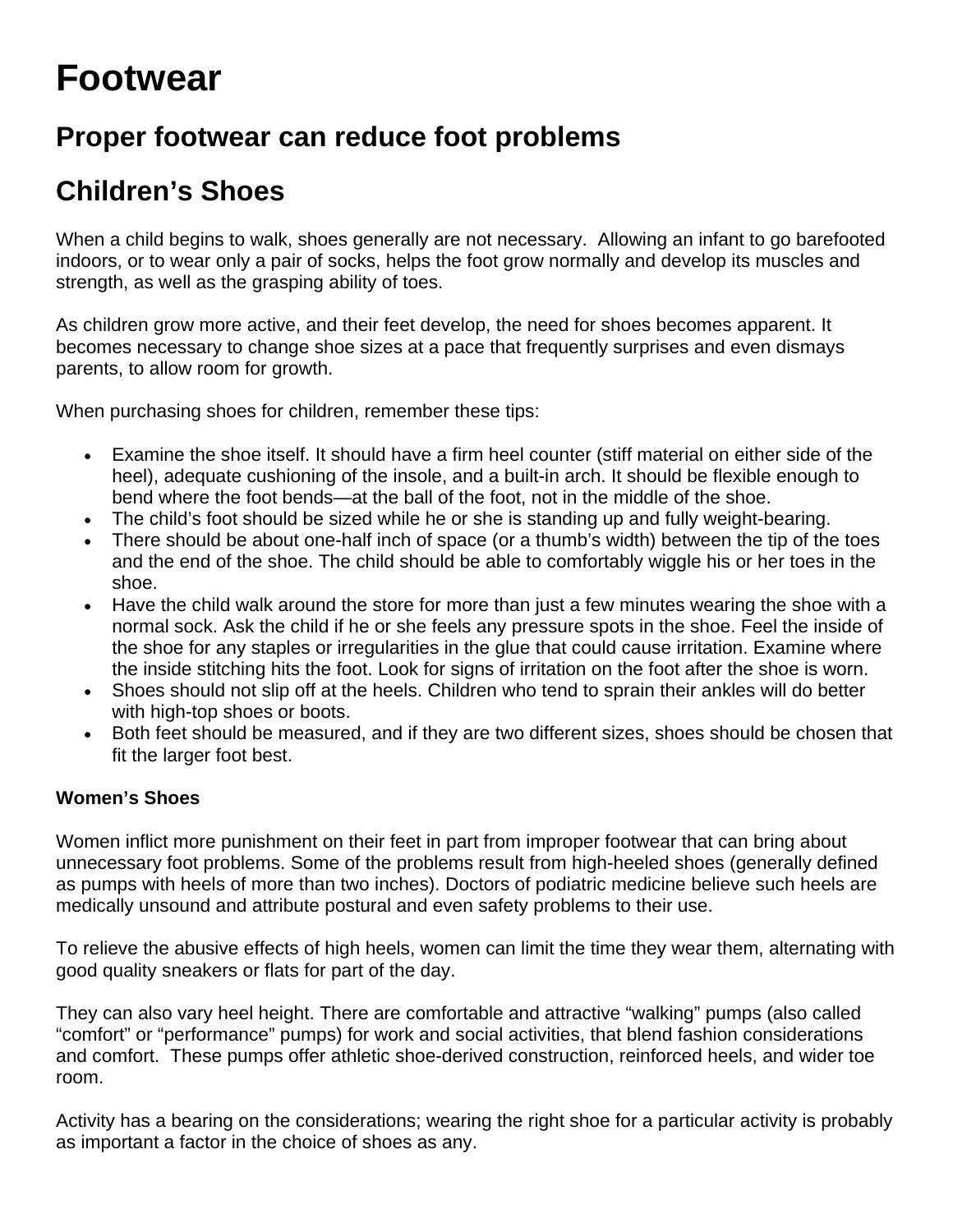Perhaps the best shoe for women is a walking shoe with laces (not a slip-on), a polymerized composition sole, and a relatively wider heel with a rigid and padded heel counter, no more than three-quarters of an inch in height.

#### **Men's Shoes**

The best shoes for men are good quality oxford styles, shoes ordinarily associated with wing-tip or cap toe designs. Also suitable are slip-ons, dressy loafers, and low dress boots.

Men as well as women should buy shoes for work, leisure, and special activities, matching the shoe to the activity.

Male (and female) office workers should earmark three to five pairs of shoes for business hours general oxfords and loafers for men; pumps and oxfords for women. Cushioned-sole shoes that give good support are essential for those who spend most of their working days on their feet.

There is no question about the need for foot protection for those who work in heavy industry. Safety shoes and boots—those that are waterproof or water-resistant, with insulated steel toe caps and soles of non-conducting materials—help prevent injuries to the feet and reduce the severity of injuries that do occur.

#### **Shoes for Athletics**

Different sports activities call for specific footwear to protect feet and ankles. Sports-specific athletic shoes are a wise investment for serious athletes, though perhaps a less critical consideration for the weekend or occasional athlete; nevertheless, it's a good idea to use the correct shoe for each sport. Probably a more important consideration is the condition of the shoe—don't wear any sport or other shoes beyond their useful life.

Athletic footwear should be fitted to hold the foot in the position that's most natural to the movement involved.

For example, a running shoe is built to accommodate impact, while a tennis shoe is made to give relatively more support and permit sudden stops and turns. For sports, "cross trainers" are fine for a general athletic shoe, such as for physical education classes. But if a child is involved more heavily in any single sport, he or she should have a shoe specifically designed for that sport.

#### **Shoe Care**

For longer service, keep shoes clean and in good repair. Avoid excessive wear on heels and soles. Give your shoes a chance to breathe—don't wear the same pair two days in a row (you prolong the life of shoes by rotating their use). Never wear hand-me-down shoes (this is especially important for children).

#### **Seal of Acceptance**

The American Podiatric Medical Association awards its Seal of Acceptance to a wide variety of shoes (and shoe-related products), which have been deemed to enhance a consistently applied program of daily foot care and regular professional treatment.

The intent of such endorsements is to make a significant contribution to the foot health and foot health education of the public.